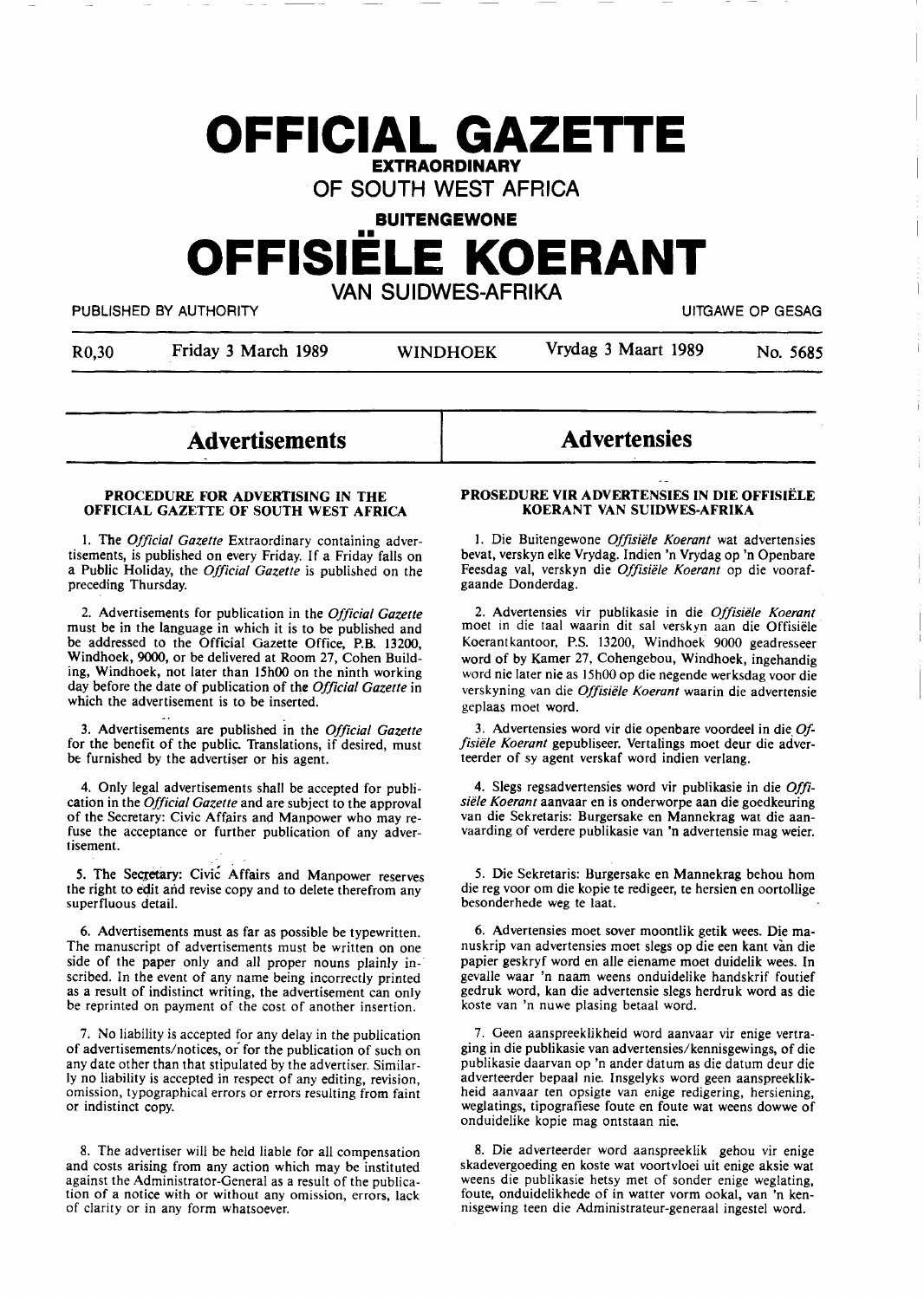9. The subscription for the *Official Gazette* is R25 plus OST per annum, post free in this territory and the Republic of South Africa, obtainable from Star Binders and Printers, P.O. Box 56, Windhoek, 9000. Postage must be prepaid by overseas subscribers. Single copies of the *Officiul Gazette*  are obtainable from Star Binders & Printers, P.O. Box 56, Windhoek 9000, at the price as printed on copy. Copies are kept in stock for two years only.

10. The charge for the insertion of notices is as follows and is payable in the form of cheques, postal or money orders:

# **LIST OF FIXED TARIFF RATES**

| STANDARDISED NOTICES                                                                                                                                                                                      | Rate per<br>insertion<br>R |
|-----------------------------------------------------------------------------------------------------------------------------------------------------------------------------------------------------------|----------------------------|
| Transfer of business                                                                                                                                                                                      | 3,25                       |
| Deeds: Lost documents                                                                                                                                                                                     | 6,00                       |
| Business notices                                                                                                                                                                                          | 5,00                       |
| Administration of Estates Acts Notices, Forms<br>J. 187, 193, 197, 295, 297, 517 and 519                                                                                                                  | 2,00                       |
| Third party insurance claims for compensation.                                                                                                                                                            | 2,50                       |
| Insolvency Act and Company Acts Notices: J. 28,<br>J. 29. Forms 1 to 9 $\dots$ , $\dots$                                                                                                                  | 4,00                       |
| $N.B.$ - Forms 2 and 6 - additional statements<br>according to word count table, added to the basic<br>tariff.                                                                                            |                            |
| Change of name (four insertions)                                                                                                                                                                          | 60,00                      |
| Naturalisation notices (including a reprint for the<br>advertiser)                                                                                                                                        | 2,00                       |
| Unclaimed moneys - only in the Official Gazette<br>Extraordinary, closing date 15 January (per entry<br>of "name, address and amount")                                                                    | 0,80                       |
| Butchers' notices                                                                                                                                                                                         | 5,00                       |
| Slum Clearance Court Notices, per premises                                                                                                                                                                | 4,00                       |
| Lost life insurance policies $\dots \dots \dots \dots \dots \dots$                                                                                                                                        | 2,00                       |
| NON-STANDARDISED NOTICES                                                                                                                                                                                  |                            |
| Company notices:                                                                                                                                                                                          | R                          |
| Short notices: Meetings, resolutions, offers of com-<br>promise, conversions of companies, voluntary<br>windings-up, etc.: closing of members' registers<br>for transfer and/or declarations of dividends | 11,00                      |
| Liquor Licence Notices (In Official Gazette, Ex-<br>traordinary viz. (June/Tvl; November/Cape;<br>January/O.F.S.; April/Natal), per bilingual                                                             | ግ ሰባ                       |

application......... . . . . . . . . . . . . . . . . . . . . . . . 7,00 Declaration of dividends with profit statements, including notes . . . . . . . . . . . . . . . . . . . . . . . . . . . . . 25,00 Long notices: Transfers, changes in respect of shares or capital, redemptions, resolutions, voluntary liquidations . . . . . . . . . . . . . . . . . . . . . . . . . . . 37,00 Trade marks in South West Africa . . . . . . . . . . . . 11,00

Liquidators' and other appointees' notices ..... 7,00

9. Die jaarlikse intekengeld op die *Offisiele Koerant* is R25 plus belasting posvry in hierdie gebied en die Republiek van Suid-Afrika, verkrygbaar by Star Binders & Printers, Posbus 56, Windhoek, 9000. Oorsese intekenaars moet posgeld vooruitbetaal. Enke! eksemplare van die *Offisiele Koerant* is verkrygbaar van Star Binders & Printers, Posbus 56, Windhoek, 9000 teen die prys soos gedruk op eksemplaar. Eksemplare word vir slegs twee jaar in voorraad gehou.

10. Die koste vir die plasing van kennisgewings is soos volg en is betaalbaar by wyse van tjeks, wissels, pos- of geldorders:

# **LYS VAN VASTE TARIEWE**

| GESTANDAARDISEERDE<br><b>KENNISGEWINGS</b>                                                                                                                                                                     | Tarief per<br>plasing<br>R |
|----------------------------------------------------------------------------------------------------------------------------------------------------------------------------------------------------------------|----------------------------|
| Oordrag van besigheid                                                                                                                                                                                          | 3,25                       |
| Aktes: Verlore dokumente                                                                                                                                                                                       | 6,00                       |
| Besigheidskennisgewings                                                                                                                                                                                        | 5.00                       |
| Boedelwettekennisgewings: Vorms J. 187, 193,<br>197, 295, 297, 517 en 519                                                                                                                                      | 2,00                       |
| Derdepartyassuransie-eise om skadevergoeding.                                                                                                                                                                  | 2,50                       |
| Insolvensiewet- en maatskappywettekennisge-<br>wings: J. 28, J. 29. Vorms 1 tot 9                                                                                                                              | 4,00                       |
| L.W. - Vorms 2 en 6 - bykomstige verklarings<br>volgens woordetaltabel, toegevoeg tot die basie-<br>se tarief.                                                                                                 |                            |
| Naamsverandering (vier plasings) $\dots\dots\dots\dots$                                                                                                                                                        | 60,00                      |
| Naturalisasiekennisgewings (insluitende 'n her-<br>druk vir die adverteerder)                                                                                                                                  | 2,00                       |
| Onopgeëiste geld — slegs in die Buitengewone $Of$ -<br>fisiële Koerant sluitingsdatum 15 Januarie (per in-<br>skrywings van "naam, adres en bedrag")                                                           | 0,80                       |
| Slagterskennisgewings                                                                                                                                                                                          | 5,00                       |
| Slumopruimingshofkennisgewings, per perseel                                                                                                                                                                    | 4,00                       |
| Verlore lewensversekeringspolisse                                                                                                                                                                              | 2,00                       |
| NIE-GESTANDAARDISEERDE KENNISGEWINGS                                                                                                                                                                           |                            |
| Maatskappykennisgewings:                                                                                                                                                                                       | R                          |
| Kort kennisgewings: Vergaderings, besluite, aanbod<br>van skikking, omskepping van maatskappye, vry-<br>willige likwidasie, ens.: sluiting van lederegisters<br>vir oordragte en/of verklarings van dividende. | 11,00                      |
| Dranklisensiekennisgewings (in Buitengewone Of-<br>fisiële Koerante, t.w. (Junie/Tvl.; November/<br>Kaap; Januarie/OVS; April/Natal) per tweetalige<br>aansoek                                                 | 7.00                       |
| Verklaring van dividende met profytstate, notas in-<br>gesluit                                                                                                                                                 | 25,00                      |
| Lang kennisgewings: Oordragte, veranderings met<br>betrekking tot aandele of kapitaal, aflossings, be-<br>sluite, vrywillige likwidasies                                                                       | 37,00                      |
| Handelsmerke in Suidwes-Afrika                                                                                                                                                                                 | 11,00                      |
| Likwidateurs en ander aangesteldes se kennisge-                                                                                                                                                                |                            |

wings ............................. • ..... •

7,00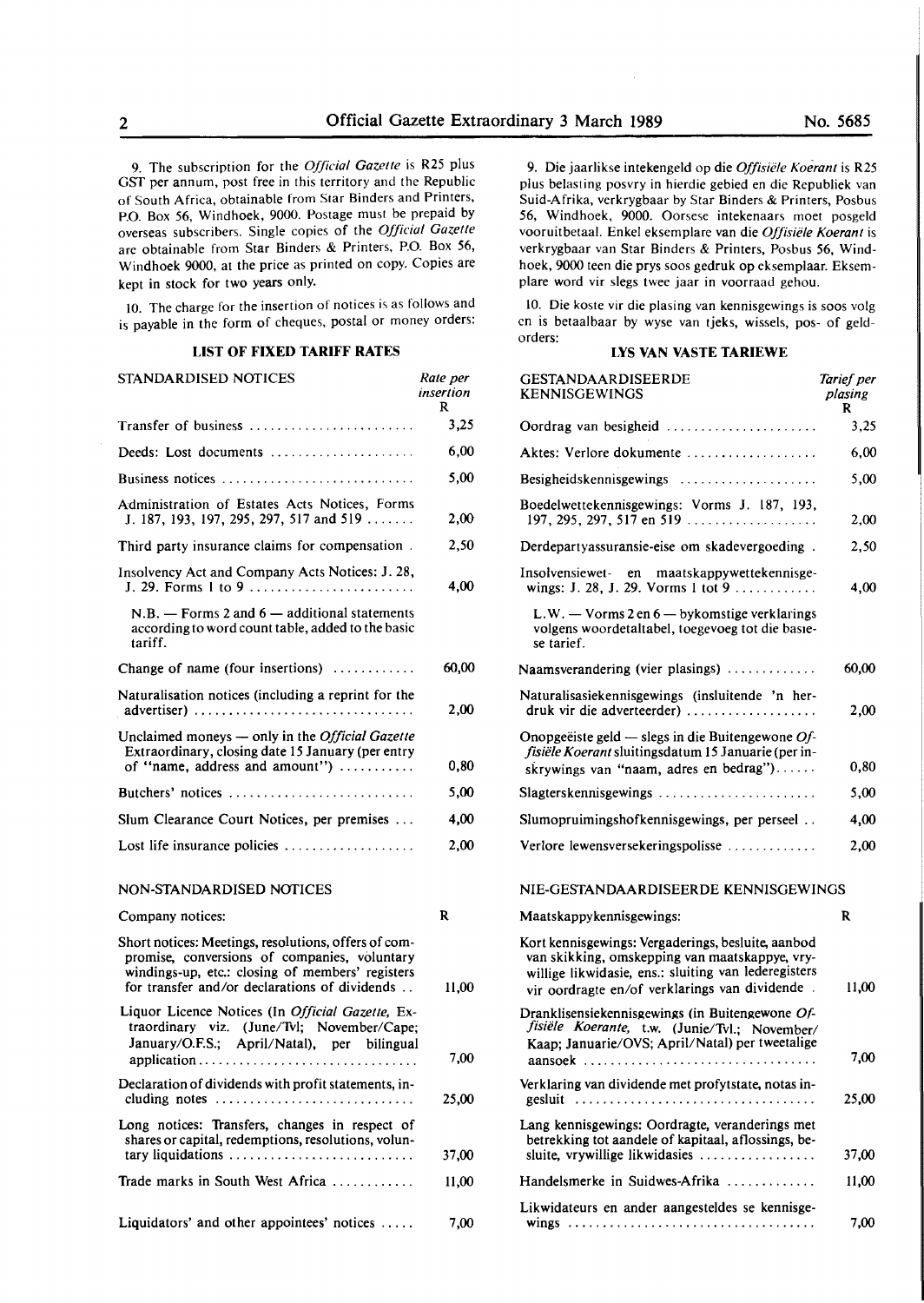# SALES IN EXECUTION AND OTHER PUBLIC SALES:

|                                     | 18.00           |
|-------------------------------------|-----------------|
| Public auctions, sales and tenders: | - 6.00<br>15.00 |
|                                     | 23.00           |

## ORDERS OF THE COURT:

| Provisional and final liquidations or sequestra-                |       |
|-----------------------------------------------------------------|-------|
|                                                                 | 14.00 |
| Reduction or change in capital mergers, offers of<br>compromise | 37.00 |
| Judical managements, <i>curator bonis</i> and similar           | 37.00 |
|                                                                 |       |
| Extension of return date                                        | 4.00  |
| Supersession and discharge of petitions (J. 158)                | 4,00  |

11. The charge for the insertion of advertisements other than the notices mentioned in paragraph IO is at the rate of 56c per cm double column. (Fractions of a cm must be calculated as a cm).

12. No advertisements shall be inserted unless the charge is prepaid. Cheques, drafts, postal or money orders must be made payable to the Secretary: Civic Affairs and Manpower.

#### **Form/Vorm J187**

# **LIQUIDATION AND DISTRIBUTION ACCOUNTS IN DECEASED ESTATES LYING FOR INSPECTION**

In terms of section 35(5) of Act 66 of 1965, notice is hereby given that copies of the liquidation and distribution accounts (first and final, *unless otherwise stated)* in the estates specified below will be open for the inspection of all persons interested therein for a period of 21 days (or shorter or longer if *specially stated)* from the date specified or from the date of publication hereof, whichever may be the later, and at the offices of the Master and Magistrates as stated.

Should no objection thereto be lodged with the Master concerned during the specified period, the executors will proceed to make payments in accordance with the accounts.

367 **/88 HAUFIKU** Lameka, Magsnommer 85860831 SWO, 101 Bataljon, Ondangwa. Ondangwa, Meester. Arthur Schiebler, Eksekuteur Datief, Swatax (Eiendoms) Beperk, Posbus 249, Windhoek.

12/89 KRUGER Susanna Christina, 1412210010001, Windhoek. Windhoek. Eerste Persam, Posbus 448, Wind**hoek** 9000.

163/88 JESKE Erika Sophia Augusta, Posbus 20, Omaruru,9000. Omaruru, Windhoek. F.U. Jeske, Posbus 20147, Windhoek, 9000.

568/88 BURGER Catharina Maria, 310723 01 0007 9, Plaas Amalia Gobabis, Gobabis, Windhoek. Standard Bank SWA Beperk, Posbus 2164, Windhoek 9000.

# GEREGTELIKE EN ANDER OPENBARE VERKOPE:

| Geregtelike verkope                    | 18.00 |
|----------------------------------------|-------|
| Openbare veilings, verkope en tenders: |       |
|                                        | 6.00  |
| 76 tot 250 woorde                      | 15.00 |
| 251 tot 350 woorde                     | 23.00 |

# ORDERS VAN DIE HOF:

| Voorlopige en finale likwidasies of sekwestrasies |  |  | 14,00 |
|---------------------------------------------------|--|--|-------|
|                                                   |  |  |       |

| Vermindering of verandering in kapitaalsame-<br>smeltings, aanbod van skikking | 37,00 |
|--------------------------------------------------------------------------------|-------|
| Geregtelike besture, kurator bonis en soortgelyke                              |       |
| en uitgebreide bevel nisi                                                      | 37.00 |
| Verlenging van keerdatum                                                       | 4.00  |
| Tersydestellings en afwysings van petisies (J. 158)                            | 4.00  |

11. **Die koste vir** die plasing van **advertensies,** behalwe die **kennisgewings wat in** paragraaf 10 **genoem word. is** teen die tarief van 56c per cm dubbelkolom. (Gedeeltes van 'n cm moet as voile cm bereken word).

12. Geen advertensie word geplaas tensy die koste nie vooruitbetaal is nie. Tjeks, wissels, pos- en geldorders moet aan die Sekretaris,: Burgersake en Mannekrag betaalbaar ge**maak** word.

## **LIKWIDASIE- EN DISTRIBUSIEREKENING IN BES10RWE BOEDELS WAT TER INSAE LE**

lngevolge artikel 35(5) van Wet 66 van 1965, word hierby kennis gegee dat duplikate van die likwidasie- en distribusierekenings (eerste en finale, *tensy anders vermeld)* in die boedels hieronder vermeld, in die kantore van die Meester en Landdroste soos vermeld en gedurende 'n tydperk van 21 dae (of korter of langer *indien spesiaal vermeld)* vanaf gemelde datums of vanaf datum van publikasie hiervan, as dit later is, ter insae lê van alle persone wat daarby belang het.

Indien binne genoemde tydperk geen besware daarteen by die betrokke Meester ingedien word nie, gaan die eksekuteurs oor tot die uitbetalings ingevolge gemelde rekenings.

603/88 POTGIETER Louwrens Francois, 2609270100081, Grootfontein. Anna Sofiea Potgieter. Grootfontein. Windhoek. Standard Bank SWA Beperk, Posbus 2164, Windhoek 9000.

191/68 VAN DER LINDE Elizabeth Maria, 561101 0031 00 2, John Meinertstraat 92, Windhoek, 9000. Windhoek. Die Bestuurder, Bankorptrust Beperk, Posbus 680, Bellville, 7535 (Eksekuteur).

174/88 VAN DER LINDE Josias Johannes, 5008275024006, John Meinertstraat 92, Windhoek, Windhoek. Die Bestuurder, Bankorptrust Beperk, Posbus 680 Bellville 7535.

537 /88 JOONE Alida Antonetta Maria, 1208060048004, Aroab, Keetmanshoop, Windhoek. Standard Bank SWA Beperk, Posbus 2164, Windhoek 9000.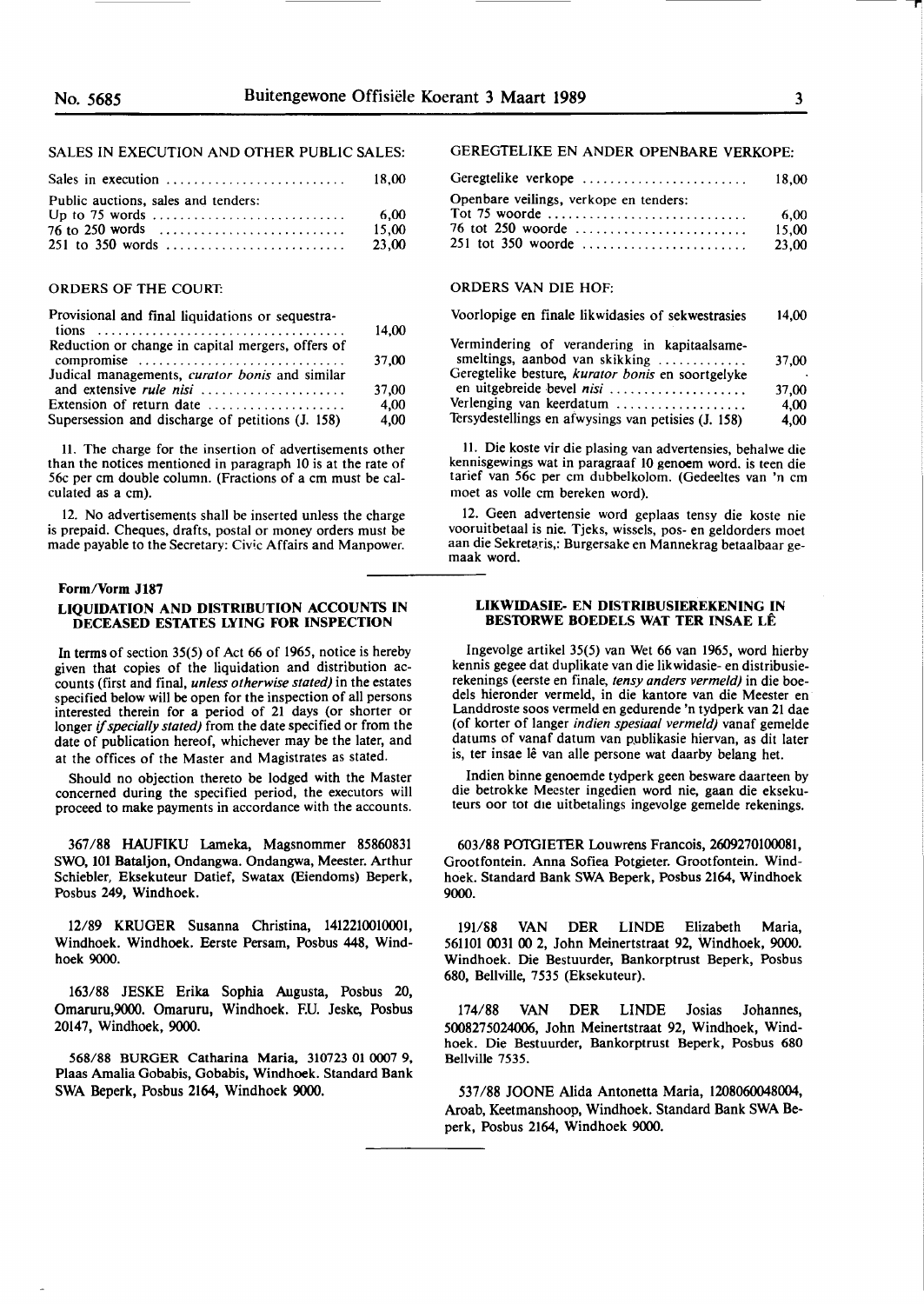#### **Form/Vorm J 193 NOTICE TO CREDITORS IN DECEASED ESTATES**

All persons having claims against the estates mentioned below are hereby called upon to lodge their claims with the executors concerned, whithin 30 days (or otherwise as indicated) calculated from the date of publication hereof. The information is given in the following order: Estate number, surname and christian names, date of birth, identity number, last address, date of death; surviving spouse's names, surname, date of birth and identity number; name and address of executor or authorised agent, period allowed for lodgement of claims if other than 30 days.

626/88 SICKEL Axel Ludwig Karl, Windhoek, 7 September 1915, 150907 5033 10 9, Otavi Distrik. 2 Desember 1988. Eerste Persam, Posbus 448, Windhoek 9000.

548/88 SOMENO Nikodemus Mungenga, Windhoek, 28 Januarie 1967, Magsnommer 84916253 SWK, 202 Bataljon, Rundu. 31 Mei 1988. Tradisioneel getroud. Arthur Schiebler, Eksekuteur Swatax (Eiendoms) Beperk, Posbus 249, Windhoek 9000

VAN ZYL Wilhelmina Jacoba Maria, Windhoek, 07.09.1915, 150907 01 0007 2, Plaas Witputs, Karasburg. 29.12.1988. Dirk Johannes Albertus van Zyl. Bank Windhoek Beperk, Boedel- en 'Irustafdeling, Posbus 15, Windhoek 9000.

**VAN WYK** Esther Jacoba, 06.02.1940. Windhoek. 400206 01 0014 2. Kerkstraat 27, Mariental. 11.12.1988. Phil- . Jippus Jacobus van Wyk. Bank Windhoek Beperk, Boedelen Trustafdeling, Posbus 15, Windhoek 9000.

# **Form/Vorm** 4

# **LIQUIDATION ACCOUNTS AND PLANS OF DISTRIBUTION OR CONTRIBUTION IN SEQUESTRATED ESTATES OR COMPANIES BEING WOUND UP**

Pursuant to section 108(2) of the Insolvency Act, 1936, section 136(2) of the Companies Act, 1926, and section 406(3) of the Companies Act, 1973, notice is hereby given that the liquidation account and plans of distribution or contribution in the estates or the companies mentioned below will lie open for inspection by creditors or contributories at the offices of the Master and the Magistrates stated therein, for a period of **14** days, or for such a period as stated therein, from the dates mentioned below or from the date of publication hereof, whichever may be the later date.

**W4/81** Omatako Bandesentrum (Pty) Ltd (in Liquidation). Supplementary Fourth and Final Liquidation and Distribution Account. At the offices of the Master of the Supreme Court, Windhoek and the Magistrate's Court, Okahandja, for a period of 14 days as from the 3 March **1989.** Dr O F C Herrigel, c/o Security Trust SWA (Pty) Ltd., P O Box 3599, Windhoek 9000.

#### **KENNISGEWING AAN KREDITEURE IN BES10RWE BOEDELS**

Alie persone wat vorderinge het teen die boedels hieronder vermeld, word hierby versoek om hul vorderinge by die betrokke eksekuteurs en binne 'n tydperk van 30 dae (of andersins soos aangedui) gereken vanaf die datum van publikasie hiervan in te lewer. Die inligting word verstrek in die volgorde: Boedelnommer, familienaam en voorname, geboortedatum, persoonsnommer, laaste adres, datum oorlede, familienaam en voorname van oorlewende eggenoot(e), geboortedatum en persoonsnommer; naam en adres van eksekuteurs of gemagtigde agent, tydperk toegelaat vir lewering van vorderings indien anders as 30 dae.

GULTIG Hedwig Marianne, Windhoek. 6.6.1912. 120606 01 0009 9. Susanne Grau Ouetehuis - Windhoek. 30.12.1988. Bank Windhoek Beperk, Boedel- en Trustafdeling, Posbus 15, Windhoek 9000.

VON BRATT Isabella Catharina, Windhoek. 4.10.1910. 101004 0008 00 3. Plaas De Gaulle, Outjo. 1.11.1988. Bank Windhoek Beperk, Boedel- en 'Irustafdeling, Posbus 15, Windhoek 9000.

VAN DER MERWE Nicolaas Johannes Rudolf (Rudolph), Windhoek. 18.ll.1919. 19lll8 01 0009 9, Plaas Nicolsrus, Gobabis. 10.2.1989. Bank Windhoek Beperk, Boedel- en Trustafdeling, Posbus 15, Windhoek 9000.

379/88 MARENGA Helena, 14 Februarie 1912, 120214 0043 21 8. Grootfontein. 9 Julie 1986. Gertenbach & Van Zyl, Posbus 43, Grootfontein. Grootfontein SWA .

### **LIKWIDASIE REKENINGE EN PLANNE VAN DISTRIBUSIE OF KONTRIBUSIE REKENING** IN **GESEKWESTREERDE BOEDELS OF MAATSKAPPYE IN LIKWIDASIE**

lngevolge artikel 108(2) van die Insolvensiewet, 1936, artikel 136(2) van die Maatskappywet, 1926, en artikel 406(3) van die Maatskappywet, 1973, word hierby kennis gegee dat die likwidasie- distribusie- of kontribusierekenings in die boedels of die maatskappye, na gelang van die geval, hieronder vermeld ter insae van skuldeisers of kontribuante sal le in die kantore van die Meester van Landdroste daarin genoem, gedurende 'n tydperk van 14 dae, of die tydperk wat daarin vermeld is, vanaf die datum hieronder vermeld of vanaf die datum van publikasie hiervan, watter datum ook al die laaste is.

W41/85 Insolvent Estate J Badham-Thornhill. Eighth and Final Liquidation and Distribution Account. At the office of the Master of the Supreme Court Windhoek and the Magistrate, Magistrate's Office Grootfontein, for a period of 14 days as from the 3rd March 1989. I.R. McLaren, Trustee, Investment 'Irust Co (Pty) Ltd., **P** O Box 21204, Windhoek.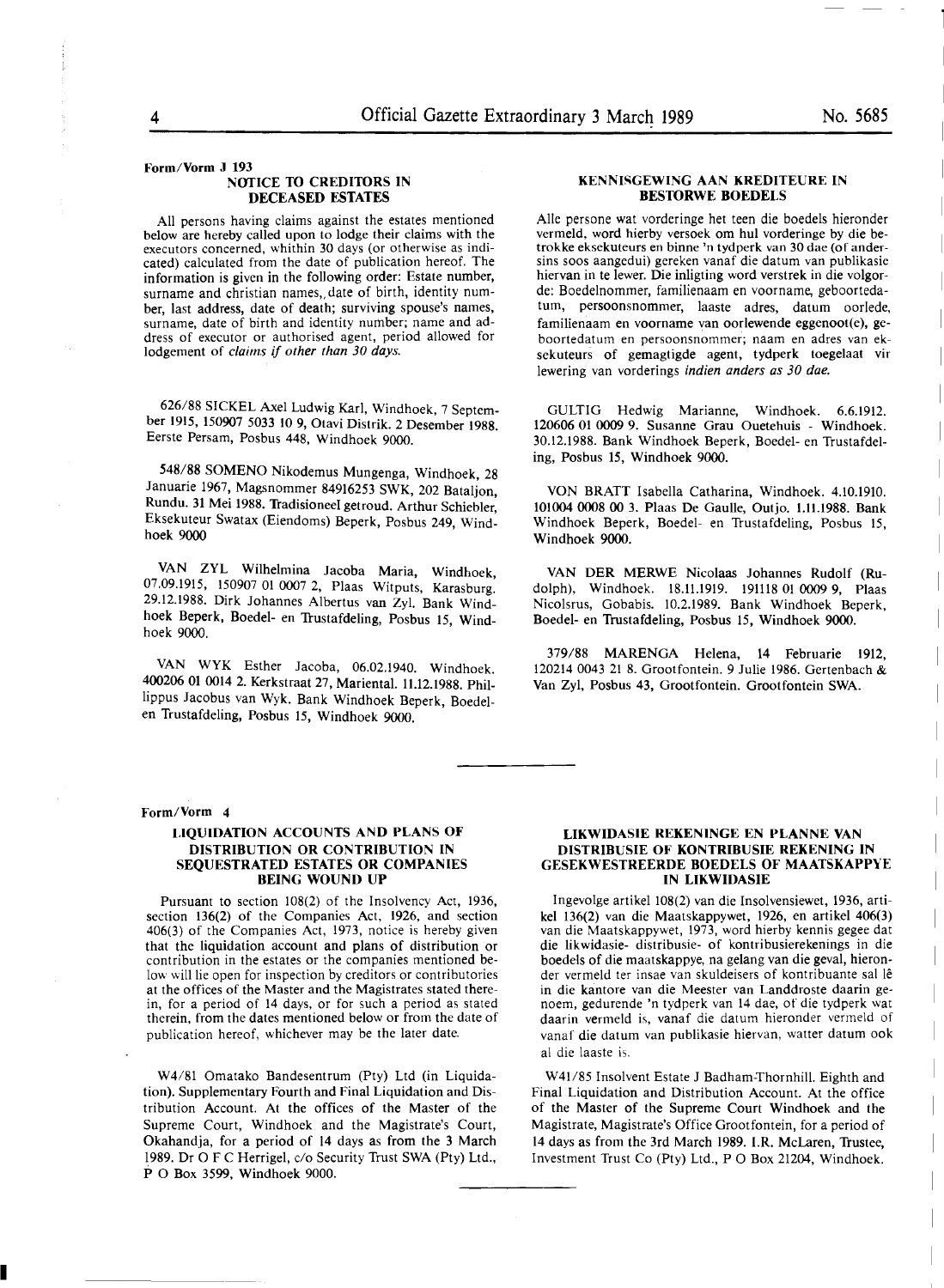# **Form/Vorm S**

# **PAYMENT OF DIVIDENDS AND COLLECTION OF CONTRIBUTIONS** IN **SEQUESTRATED ESTATES FOR COMPANIES BEING WOUND UP**

The liquidation accounts and plans of distribution or contribution in the sequestrated estates or companies being wound up, as the case may be, mentioned below having been confirmed on the date therein mentioned, notice is hereby given, pursuant to section 113(1) of the Insolvency Act, 1936, section 139(2) of the Companies Act, 1926, and section 409(2) of the Companies Act, 1973, that dividends are in the course of payment or contributions are in the course of collection in the said estates or companies **as** set forth below and that every creditor liable to contribution is required to pay to the trustee or liquidator the amount for which he is liable at the address mentioned below.

W41/85 Insolvent Estate **J.** Badham-Thornhill. 09.02.89. Dividends paid to concurrent creditors in Seventh Liquidation and Distribution Account. I.R. McLaren, Trustee Investment Trust Co (Pty) Ltd., P O Box 21204, Windhoek.

# **UITKEER VAN DIVIDENDE EN INSAMELING VAN KONTRIBUSIES IN GESEKWESTREERDE BOEDELS OF MAATSKAPPYE IN LIKWIDASIE**

Nademaal die likwidasierekeninge en distribusie- of kontribusie-rekenings in die gesekwestreerde boedels of maatskappye in likwidasie, na gelang van die geval, hieronder vermeld op die datums daarin vermeld, bekragtig is, word hierby ingevolge artikel 113(1) van **die** Insolvensiewet, 1936, artikel 139(2) van die Maatskappyewet, 1926, en artikel 409(2) van die Maatskappyewet, 1973 kennis gegee dat uitbetaling van dividende of insameling van kontribusies aan die **gang** is in genoemde boedels of maatskappye soos hieronder uiteengesit en dat elke kontribusiepligtige skuldeiser die bedrag deur hom verskuldig by die adres hieronder genoem **aan** die kurator **of** likwidateur moet betaal.

W24/74 Insolvent Estate Paul Manfred Gums, Fourteenth Supplementary First and Final Liquidation and Distribution Act. 26.1.89. No awards to concurrent creditors. Trustee, D O'Neil Mathews, Trust and Mining Co (Pty) Ltd., P O Box 82, Windhoek 9000.

W23/74 Insolvent Estate Roland Reinhold Krämer, Fourteenth Supplementary First and Final Liquidation and Distribution Account. 26.1.89. No awards to concurrent creditors. Trustee D O'Neil Mathews Trust and Mining Co (Pty) Ltd, **P** O Box 82, Windhoek. 9000.

#### **KENNISGEWING**

Geliewe kennis te neem dat veertien dae na publiaksie hiervan aansoek gedoen sal word by die handelslisensiehof vir die distrik **van** Otjiwarongo, gehou **te** Otjiwarongo, vir die oordrag van die ALGEMENE HANDELAARS-, **TABAK**  BY KLEINMAAT-, SPUIT- EN MINERALEWATER-, **VARS** PRODUKTE-, PATENTE MEDISYNE-, RESTAURANT- en SMOUS/ROOMYS-LISENSIES gehou deur CHRISTINA SOPHIA HARMSE te Erf Nr 63, Voortrekkerstraat, Otjiwarongo onder die naam van JAKARAN-DA RESTAURANT na JOHANNES VAN DER WESTHUIZEN wie op dieselfde perseel en onder dieselfde naam vir eie rekening besigheid sal doen.

DATEER EN GETEKEN TE OfJIWARONGO HIERDIE 16DE DAG VAN FEBRUARIE 1989.

A DAVIDS & KIE Prokureur vir Applikant Posbus 11 Otjiwarongo.

# **KENNISGEWING VAN OORDRAG VAN BESIGHEID**

Neem kennis dat WILLEM HENDRIK BLAAUW voornemens is om die besigheid welke tans deur horn bedryf word as 'n MOfOR GARAGE onder die naam en styl van BLAAUW'S MOTORS te Erf nr 31B, USAKOS en van Posbus 176, Usakos te vervreem aan en ten gunste van HENDRIK FREDERICK BLAAUW wie die gesegde besigheid vir sy eie rekening sal bedryf op dieselfde persele en onder dieselfde naam binne 'n tydperk van nie minder nie as 30 ( dertig) dae na publikasie van hierdie kennisgewing, en dat hierdie kennisgewing geld in terme van Artikel 34 van die Insolvensiewet Nr 24 van 1936, en voorts, dat na 14 (veertien) dae na publikasie van hierdie kennisgewing die gesegde HENDRIK FREDERICK BLAAUW aansoek sal doen by die Landdros vir die distrik van Swakopmund vir die oordrag van die handelslisensies ten opsigte van gesegde besigheid in sy eie naam.

SWANEPOEL & KINGHORN PROKUREURS VIR PARTYE S.W.A. BOUVERENIGING GEBOU POSTSTRAAT POSBUS 1455 SWAKOPMUND 9000